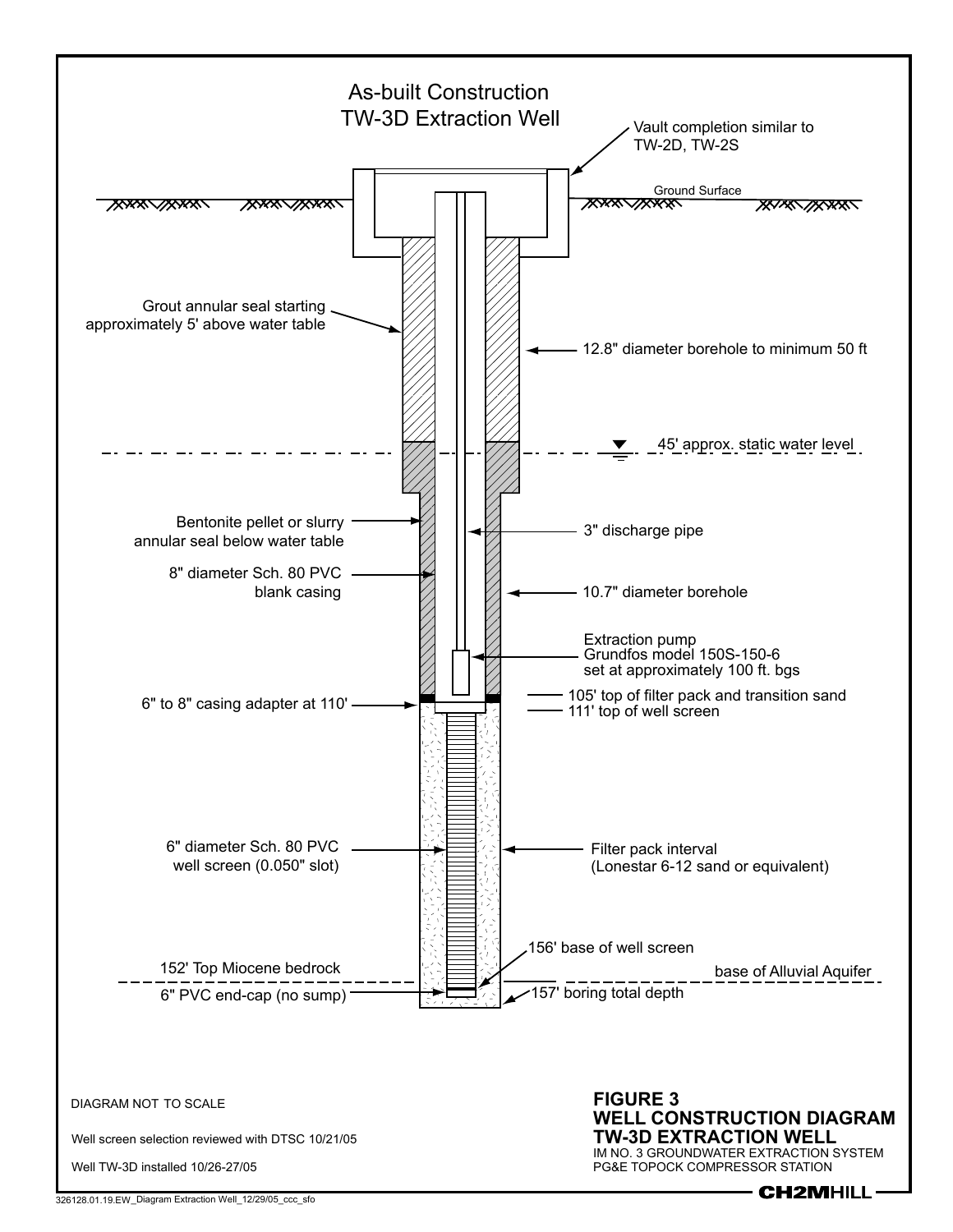| SHEET 1 of 5                                                           |                                                                                                                                    |                  |               |                                                                               |                            | <b>PROJECT NUMBER:</b><br>326128.01.19.EW                                                                                                                                                                                            |                             | <b>BORING NUMBER:</b><br><b>TW-3D</b>                                                         |  |  |  |  |
|------------------------------------------------------------------------|------------------------------------------------------------------------------------------------------------------------------------|------------------|---------------|-------------------------------------------------------------------------------|----------------------------|--------------------------------------------------------------------------------------------------------------------------------------------------------------------------------------------------------------------------------------|-----------------------------|-----------------------------------------------------------------------------------------------|--|--|--|--|
|                                                                        |                                                                                                                                    |                  |               |                                                                               |                            | <b>SOIL BORING LOG</b>                                                                                                                                                                                                               |                             |                                                                                               |  |  |  |  |
| <b>PROJECT NAME:</b>                                                   |                                                                                                                                    |                  |               |                                                                               |                            | HOLE DEPTH (ft):                                                                                                                                                                                                                     | <b>DRILLING CONTRACTOR:</b> |                                                                                               |  |  |  |  |
| <b>SURFACE ELEVATION:</b>                                              |                                                                                                                                    |                  |               | PG&E Topock Interim Measures Extraction Well<br><b>NORTHING (CCS NAD 83):</b> |                            | 157.0<br><b>EASTING (CCS NAD 83):</b>                                                                                                                                                                                                | <b>DATE STARTED:</b>        | Prosonic Corp., Phoenix, AZ<br><b>DATE COMPLETED:</b>                                         |  |  |  |  |
| 497.0 ft. MSL<br><b>DRILLING METHOD:</b>                               |                                                                                                                                    |                  |               | Approx. 2,102,627.34                                                          |                            | Approx. 7,615,874.57<br><b>DRILLING EQUIPMENT:</b>                                                                                                                                                                                   | 10/20/2005 09:00            | 10/24/2005 14:15                                                                              |  |  |  |  |
|                                                                        |                                                                                                                                    | Rotosonic        |               |                                                                               |                            | Standard Rotosonic Rig                                                                                                                                                                                                               |                             |                                                                                               |  |  |  |  |
| LOCATION:<br>MW-20 bench, approx. 13 ft. west and 6 ft. south of TW-2D |                                                                                                                                    |                  |               |                                                                               |                            | <b>LOGGED BY:</b><br>J. Piper                                                                                                                                                                                                        |                             |                                                                                               |  |  |  |  |
|                                                                        |                                                                                                                                    |                  | <b>SAMPLE</b> |                                                                               |                            |                                                                                                                                                                                                                                      | SOIL DESCRIPTION            |                                                                                               |  |  |  |  |
| <b>DEPTH BGS</b><br>(feet)                                             | INTERVAL                                                                                                                           | RECOVERY<br>(ft) | <b>GNEG</b>   | SOIL<br>SAMPLE                                                                | <b>USCS</b><br><b>CODE</b> | SOIL NAME, USCS GROUP SYMBOL, COLOR,<br>MOISTURE CONTENT, RELATIVE DENSITY OR CONSISTENCY,<br>SOIL STRUCTURE, MINERALOGY                                                                                                             |                             |                                                                                               |  |  |  |  |
|                                                                        |                                                                                                                                    |                  |               |                                                                               |                            | - start coring at 9:00 AM 10/20/05<br>Note: TW-3D pilot boring (7") diameter) continuously cored using sonic core barrel system. No<br>analytical sampling conducted during drilling.                                                |                             |                                                                                               |  |  |  |  |
| 5                                                                      |                                                                                                                                    |                  |               |                                                                               | SW                         | GRAVELLY SAND WITH SILT (SW) - dk yellowish brn (10YR4/2 to 5/4), 65% poorly sorted f-m sand,<br>30% rnd quartz, limestone, and vesicular basaltic gravel up to 15 cm (minor portion reworked? subang<br>mm clasts), 5% silt, moist. |                             |                                                                                               |  |  |  |  |
|                                                                        |                                                                                                                                    |                  |               |                                                                               |                            | - dry                                                                                                                                                                                                                                |                             |                                                                                               |  |  |  |  |
| 10                                                                     |                                                                                                                                    |                  |               |                                                                               | SP                         | POORLY GRADED SAND (SP) - dk yellowish orange (10YR7/4 to 6/6), 95% well sorted f sand, 5%<br>gravel up to 1 cm, loose, moist                                                                                                        |                             |                                                                                               |  |  |  |  |
| 15                                                                     |                                                                                                                                    |                  |               |                                                                               |                            | gravel up to 4-5 cm, 5% fines                                                                                                                                                                                                        |                             | GRAVELLY SAND (SW) - dk yellowish brn (10YR4/2), 55% sand, 40% rnd qtz, limestone, and jasper |  |  |  |  |
| 20                                                                     |                                                                                                                                    |                  |               |                                                                               | <b>SW</b>                  | - 60% sand, no fines (coarsening downwards), rounded chert and limestone clasts up to 12 cm                                                                                                                                          |                             |                                                                                               |  |  |  |  |
| 25                                                                     |                                                                                                                                    |                  |               |                                                                               | GW                         | types), 40% sand                                                                                                                                                                                                                     |                             | WELL GRADED SANDY GRAVEL (GW) - 10YR4/2, 60% rnd (fluvial) gravel up to 15 cm (diverse rock   |  |  |  |  |
| 30                                                                     | GRAVELLY SILTY SAND (SW/GW) - med brn (5YR4/4), 50% sand, 40% subang mm gravel with<br>weathered rinds, 10% fines, weakly cemented |                  |               |                                                                               |                            |                                                                                                                                                                                                                                      |                             |                                                                                               |  |  |  |  |
|                                                                        |                                                                                                                                    |                  |               |                                                                               | SW/GW                      |                                                                                                                                                                                                                                      |                             |                                                                                               |  |  |  |  |
| 35                                                                     |                                                                                                                                    |                  |               |                                                                               |                            |                                                                                                                                                                                                                                      |                             | <b>CH2MHILL</b>                                                                               |  |  |  |  |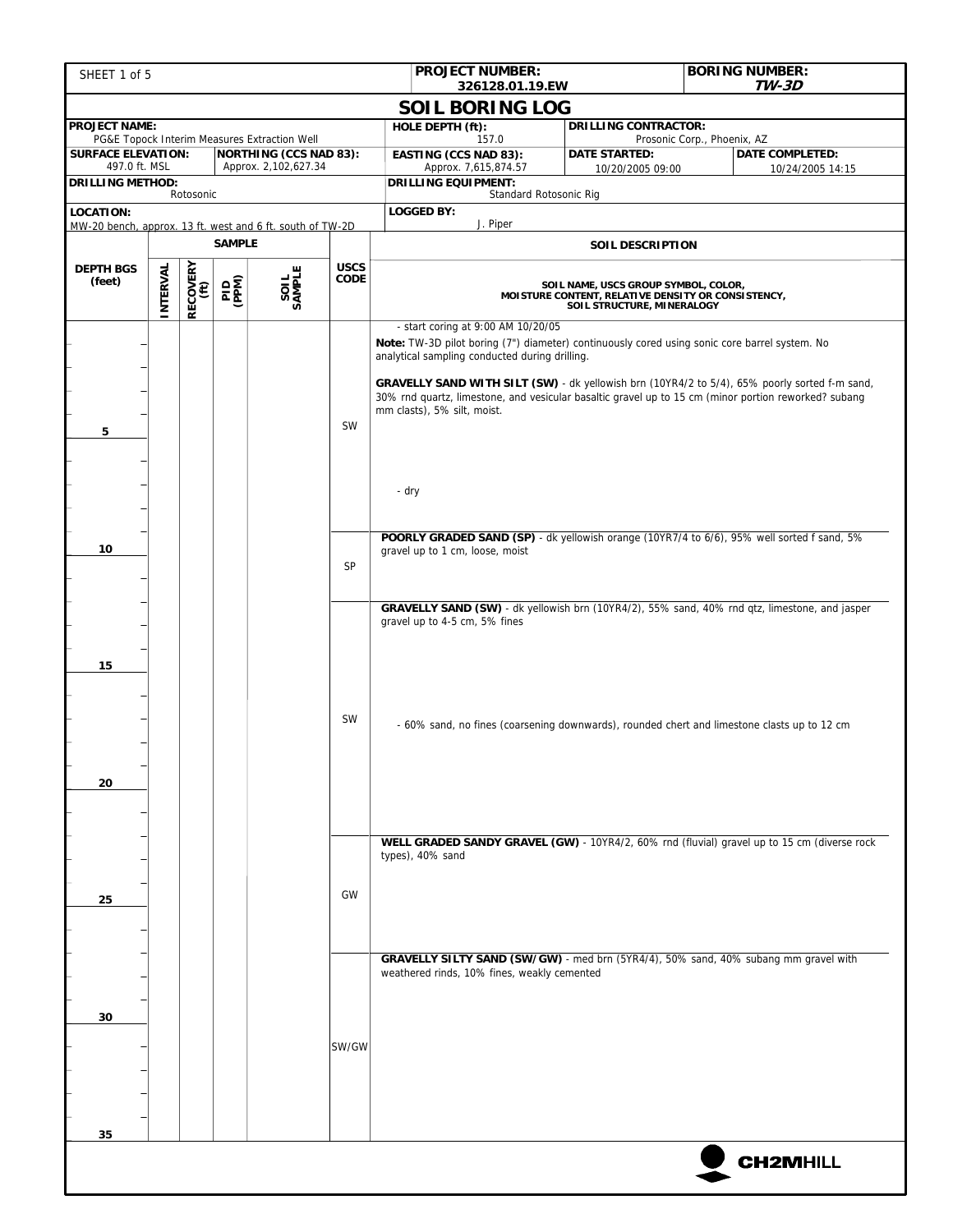| SHEET 2 of 5                                                           |                                                                                                                                                                               |                  |                |                                                                               |                            | <b>PROJECT NUMBER:</b><br>326128.01.19.EW                                                                                          |                                                                                             | <b>BORING NUMBER:</b><br><b>TW-3D</b>                 |  |  |  |  |
|------------------------------------------------------------------------|-------------------------------------------------------------------------------------------------------------------------------------------------------------------------------|------------------|----------------|-------------------------------------------------------------------------------|----------------------------|------------------------------------------------------------------------------------------------------------------------------------|---------------------------------------------------------------------------------------------|-------------------------------------------------------|--|--|--|--|
|                                                                        |                                                                                                                                                                               |                  |                |                                                                               |                            | <b>SOIL BORING LOG</b>                                                                                                             |                                                                                             |                                                       |  |  |  |  |
| <b>PROJECT NAME:</b>                                                   |                                                                                                                                                                               |                  |                |                                                                               |                            | HOLE DEPTH (ft):                                                                                                                   | <b>DRILLING CONTRACTOR:</b>                                                                 |                                                       |  |  |  |  |
| <b>SURFACE ELEVATION:</b>                                              |                                                                                                                                                                               |                  |                | PG&E Topock Interim Measures Extraction Well<br><b>NORTHING (CCS NAD 83):</b> |                            | 157.0<br><b>EASTING (CCS NAD 83):</b>                                                                                              | <b>DATE STARTED:</b>                                                                        | Prosonic Corp., Phoenix, AZ<br><b>DATE COMPLETED:</b> |  |  |  |  |
| 497.0 ft. MSL<br><b>DRILLING METHOD:</b>                               |                                                                                                                                                                               |                  |                | Approx. 2,102,627.34                                                          |                            | Approx. 7,615,874.57<br><b>DRILLING EQUIPMENT:</b>                                                                                 | 10/20/2005 09:00                                                                            | 10/24/2005 14:15                                      |  |  |  |  |
| Rotosonic                                                              |                                                                                                                                                                               |                  |                |                                                                               |                            | Standard Rotosonic Rig                                                                                                             |                                                                                             |                                                       |  |  |  |  |
| LOCATION:<br>MW-20 bench, approx. 13 ft. west and 6 ft. south of TW-2D |                                                                                                                                                                               |                  |                |                                                                               |                            | <b>LOGGED BY:</b> $J.$ Piper                                                                                                       |                                                                                             |                                                       |  |  |  |  |
|                                                                        |                                                                                                                                                                               |                  | <b>SAMPLE</b>  |                                                                               |                            |                                                                                                                                    | <b>SOIL DESCRIPTION</b>                                                                     |                                                       |  |  |  |  |
| <b>DEPTH BGS</b><br>(feet)                                             | INTERVAL                                                                                                                                                                      | RECOVERY<br>(ft) | (PIP)<br>(PPM) | SAMPLE                                                                        | <b>USCS</b><br><b>CODE</b> | SOIL NAME, USCS GROUP SYMBOL, COLOR,<br>MOISTURE CONTENT, RELATIVE DENSITY OR CONSISTENCY,<br>SOIL STRUCTURE, MINERALOGY           |                                                                                             |                                                       |  |  |  |  |
|                                                                        |                                                                                                                                                                               |                  |                |                                                                               | SW/GW                      | GRAVELLY SILTY SAND (SW/GW) - med brn (5YR4/4), 50% sand, 40% subang mm gravel with<br>weathered rinds, 10% fines, weakly cemented |                                                                                             |                                                       |  |  |  |  |
| 40                                                                     |                                                                                                                                                                               |                  |                |                                                                               | SW/SM                      | slightly cohesive - weakly cemented, dry to moist                                                                                  | GRAVELLY SILTY SAND (SW/SM) - med brn (5YR4/4), 45% sand, 40% gravel up to 5 cm, 15% fines, |                                                       |  |  |  |  |
|                                                                        |                                                                                                                                                                               |                  |                |                                                                               |                            | SILTY GRAVEL WITH SAND (SM/GM) - 45% gravel up to 9 cm, 40% sand, 20% fines                                                        |                                                                                             |                                                       |  |  |  |  |
| 45                                                                     |                                                                                                                                                                               |                  |                |                                                                               | SM/GM                      |                                                                                                                                    |                                                                                             |                                                       |  |  |  |  |
|                                                                        |                                                                                                                                                                               |                  |                |                                                                               |                            | - saturated conditions encountered at 47 ft.                                                                                       |                                                                                             |                                                       |  |  |  |  |
| 50                                                                     |                                                                                                                                                                               |                  |                |                                                                               |                            | GRAVELLY SILTY SAND (SM) - med brn (5YR4/4), 55% sand, 30% fines, 15% gravel up to 3 cm,<br>slightly plastic                       |                                                                                             |                                                       |  |  |  |  |
| 55                                                                     |                                                                                                                                                                               |                  |                |                                                                               | <b>SM</b>                  | - 55% sand, 25% gravel up to 5 cm, 20% fines, coarsening downwards                                                                 |                                                                                             |                                                       |  |  |  |  |
| 60                                                                     |                                                                                                                                                                               |                  |                |                                                                               |                            |                                                                                                                                    |                                                                                             |                                                       |  |  |  |  |
|                                                                        | GRAVELLY SAND (SW) - 5YR4/4-3/4, 55% poorly sorted sand, 40% subang weathered mm gravel up<br>to 15 cm, 5% fines<br>SW<br>- increasing sand and less fines, gravel up to 4 cm |                  |                |                                                                               |                            |                                                                                                                                    |                                                                                             |                                                       |  |  |  |  |
| 65                                                                     |                                                                                                                                                                               |                  |                |                                                                               | <b>SM</b>                  | GRAVELLY SILTY SAND (SM) - 45% sand, 30% gravel up to 7 cm, 25% clayey fines                                                       |                                                                                             |                                                       |  |  |  |  |
|                                                                        |                                                                                                                                                                               |                  |                |                                                                               | SW                         | SAND WITH GRAVEL AND SILT (SW) - 60% poorly sorted f-c sand, 25% mm gravel, 15% fines                                              |                                                                                             |                                                       |  |  |  |  |
|                                                                        |                                                                                                                                                                               |                  |                |                                                                               | GW                         | SANDY GRAVEL (GW) - 5YR5/2 - 10YR6/2, 70% fluvial (and some reworked? mm) gravel up to 8 cm,<br>27% sand, 3% fines                 |                                                                                             |                                                       |  |  |  |  |
| 70                                                                     |                                                                                                                                                                               |                  |                |                                                                               |                            |                                                                                                                                    |                                                                                             | <b>CH2MHILL</b>                                       |  |  |  |  |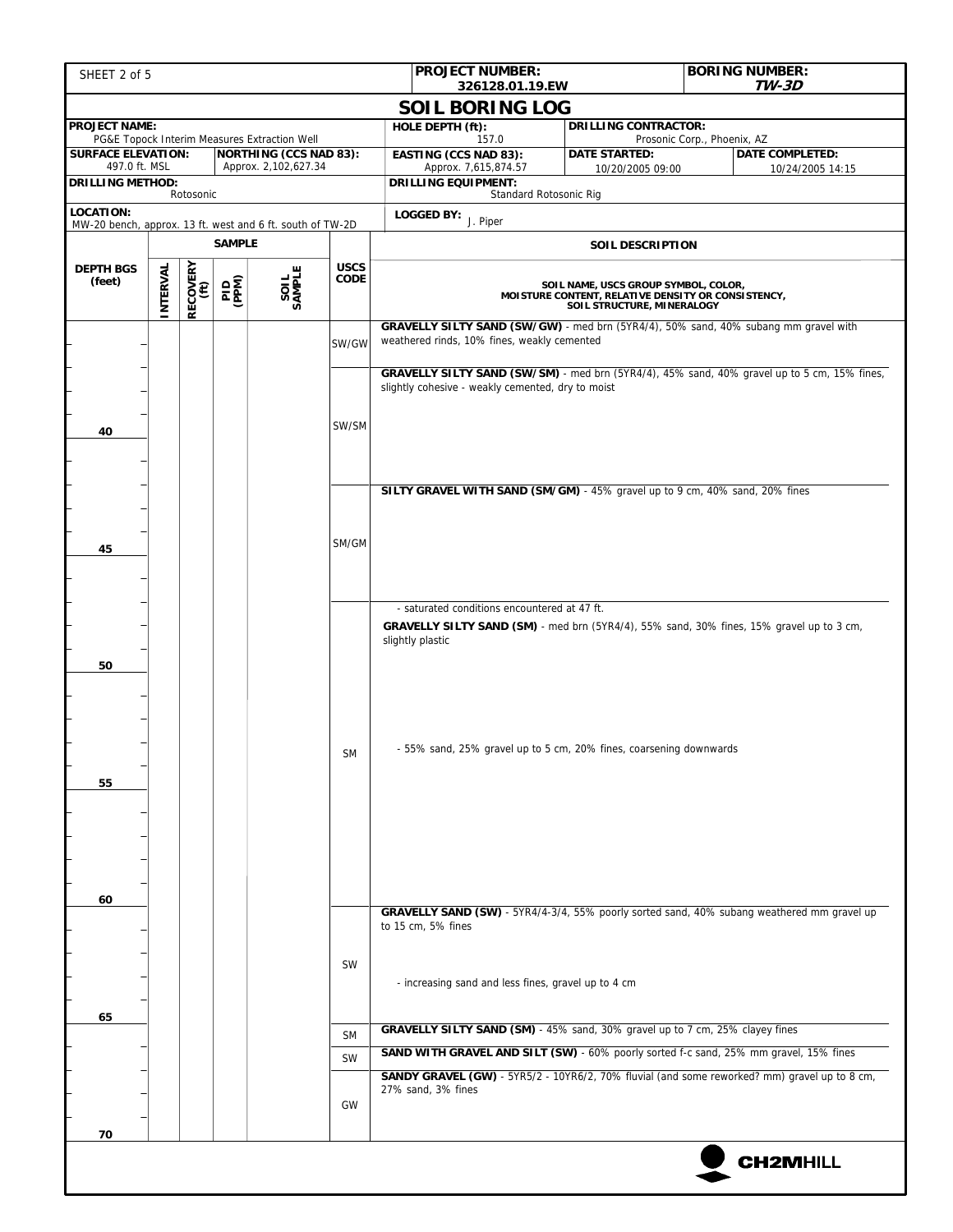| SHEET 3 of 5                                              |                                                                                                                                        |                  |               |                                                                               |                     | <b>PROJECT NUMBER:</b><br>326128.01.19.EW                                                                                                                                                                                                                 |                             | <b>BORING NUMBER:</b><br><b>TW-3D</b>                                                               |  |  |  |
|-----------------------------------------------------------|----------------------------------------------------------------------------------------------------------------------------------------|------------------|---------------|-------------------------------------------------------------------------------|---------------------|-----------------------------------------------------------------------------------------------------------------------------------------------------------------------------------------------------------------------------------------------------------|-----------------------------|-----------------------------------------------------------------------------------------------------|--|--|--|
|                                                           |                                                                                                                                        |                  |               |                                                                               |                     | <b>SOIL BORING LOG</b>                                                                                                                                                                                                                                    |                             |                                                                                                     |  |  |  |
| <b>PROJECT NAME:</b>                                      |                                                                                                                                        |                  |               |                                                                               |                     | HOLE DEPTH (ft):                                                                                                                                                                                                                                          | <b>DRILLING CONTRACTOR:</b> | Prosonic Corp., Phoenix, AZ                                                                         |  |  |  |
| <b>SURFACE ELEVATION:</b>                                 |                                                                                                                                        |                  |               | PG&E Topock Interim Measures Extraction Well<br><b>NORTHING (CCS NAD 83):</b> |                     | 157.0<br><b>EASTING (CCS NAD 83):</b>                                                                                                                                                                                                                     | <b>DATE STARTED:</b>        | <b>DATE COMPLETED:</b>                                                                              |  |  |  |
| 497.0 ft. MSL<br><b>DRILLING METHOD:</b>                  |                                                                                                                                        |                  |               | Approx. 2,102,627.34                                                          |                     | Approx. 7,615,874.57<br><b>DRILLING EQUIPMENT:</b>                                                                                                                                                                                                        | 10/20/2005 09:00            | 10/24/2005 14:15                                                                                    |  |  |  |
| <b>LOCATION:</b>                                          |                                                                                                                                        | Rotosonic        |               |                                                                               |                     | Standard Rotosonic Rig                                                                                                                                                                                                                                    |                             |                                                                                                     |  |  |  |
| MW-20 bench, approx. 13 ft. west and 6 ft. south of TW-2D |                                                                                                                                        |                  |               |                                                                               |                     | <b>LOGGED BY:</b><br>J. Piper                                                                                                                                                                                                                             |                             |                                                                                                     |  |  |  |
|                                                           |                                                                                                                                        |                  | <b>SAMPLE</b> |                                                                               |                     |                                                                                                                                                                                                                                                           | <b>SOIL DESCRIPTION</b>     |                                                                                                     |  |  |  |
| <b>DEPTH BGS</b><br>(feet)                                | INTERVAL                                                                                                                               | RECOVERY<br>(ft) | <b>GNEG</b>   | SAMPLE                                                                        | <b>USCS</b><br>CODE | SOIL NAME, USCS GROUP SYMBOL, COLOR,<br>MOISTURE CONTENT, RELATIVE DENSITY OR CONSISTENCY,<br>SOIL STRUCTURE, MINERALOGY                                                                                                                                  |                             |                                                                                                     |  |  |  |
| 75                                                        |                                                                                                                                        |                  |               |                                                                               | GW                  | 27% sand, 3% fines<br>- 65% ang to subang mm gravel up to 3 cm, 35% sand<br>- 5YR4/4, 65% gravel up to 3 cm, 25% sand, 10% fines                                                                                                                          |                             | <b>SANDY GRAVEL (GW)</b> - 5YR5/2 - 10YR6/2, 70% fluvial (and some reworked? mm) gravel up to 8 cm, |  |  |  |
| 80                                                        |                                                                                                                                        |                  |               |                                                                               | SW                  | - end of drilling on 10/20/05<br>SAND (SW) - 60% sand, 30% gravel up to 9 cm, 10% fines, gradational contact (grades finer)<br>- start of drilling at 8:45 10/21/05<br>GRAVELLY SAND WITH SILT AND CLAY (SM) - 55% sand, 25% gravel up to 5 cm, 20% fines |                             |                                                                                                     |  |  |  |
| 85                                                        |                                                                                                                                        |                  |               |                                                                               | <b>SM</b>           |                                                                                                                                                                                                                                                           |                             |                                                                                                     |  |  |  |
|                                                           |                                                                                                                                        |                  |               |                                                                               | <b>SW</b>           | <b>SAND (SW)</b> - 55% m-c sand, 25% gravel up to 13 cm, 20% fines (clay increasing with depth),<br>becoming slightly plastic<br>- 50% sand, 35% gravel, 15% fines                                                                                        |                             |                                                                                                     |  |  |  |
| 90                                                        |                                                                                                                                        |                  |               |                                                                               | GW                  | SANDY GRAVEL (GW) - 65% gravel up to 3 cm, 35% sand, 5% fines                                                                                                                                                                                             |                             |                                                                                                     |  |  |  |
| 95                                                        |                                                                                                                                        |                  |               |                                                                               | GM/SM               | SILTY SAND AND GRAVEL (GM/SM) - 5YR4/4, 40% sand, 40% mm gravel up to 13 cm, 20% fines                                                                                                                                                                    |                             |                                                                                                     |  |  |  |
|                                                           | GRAVELLY SAND (SW) - 52% well sorted m-c sand, 45% f gravel up to 2 cm, 3% fines<br>- 62% gravel up to 15 cm, 35% sand, 3% fines<br>SW |                  |               |                                                                               |                     |                                                                                                                                                                                                                                                           |                             |                                                                                                     |  |  |  |
| 100<br>105                                                |                                                                                                                                        |                  |               |                                                                               | GW                  | 10% is reworked? subrnd mm clasts), 5% fines                                                                                                                                                                                                              |                             | GRAVEL WITH SAND (GW) - 50% sand, 45% gravel up to 4 cm (90% of gravel is subang mm clasts,         |  |  |  |
|                                                           |                                                                                                                                        |                  |               |                                                                               |                     |                                                                                                                                                                                                                                                           |                             | <b>CH2MHILL</b>                                                                                     |  |  |  |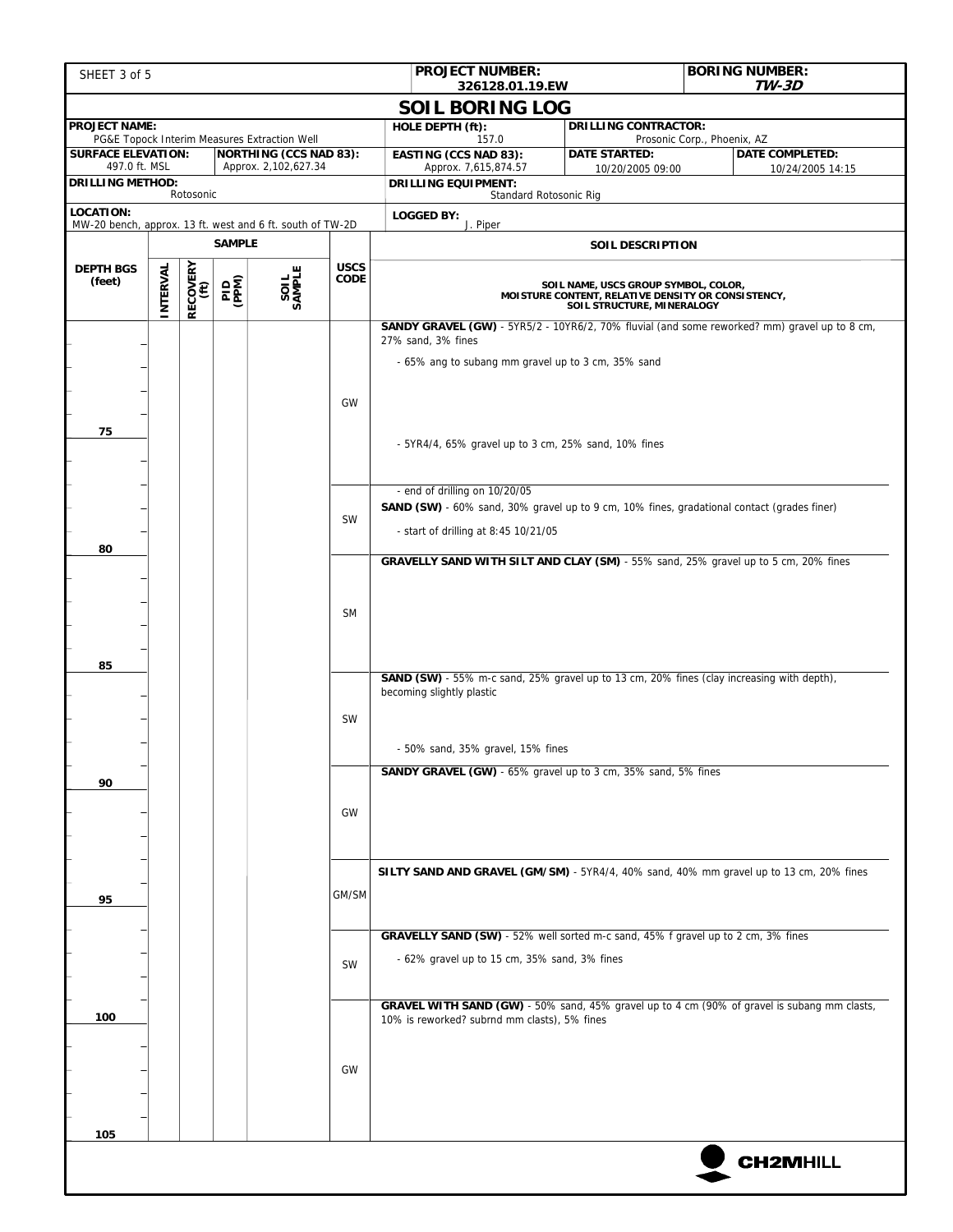| SHEET 4 of 5                                                                  |                                                                                    |                  |             |                                                                               |                                                                                    |                         | <b>PROJECT NUMBER:</b>                             | 326128.01.19.EW                                                                             |                                                                                  |                             | <b>BORING NUMBER:</b><br><b>TW-3D</b>                                                       |  |
|-------------------------------------------------------------------------------|------------------------------------------------------------------------------------|------------------|-------------|-------------------------------------------------------------------------------|------------------------------------------------------------------------------------|-------------------------|----------------------------------------------------|---------------------------------------------------------------------------------------------|----------------------------------------------------------------------------------|-----------------------------|---------------------------------------------------------------------------------------------|--|
|                                                                               |                                                                                    |                  |             |                                                                               |                                                                                    |                         |                                                    | <b>SOIL BORING LOG</b>                                                                      |                                                                                  |                             |                                                                                             |  |
| <b>PROJECT NAME:</b>                                                          |                                                                                    |                  |             |                                                                               |                                                                                    |                         | HOLE DEPTH (ft):                                   |                                                                                             | <b>DRILLING CONTRACTOR:</b>                                                      | Prosonic Corp., Phoenix, AZ |                                                                                             |  |
| <b>SURFACE ELEVATION:</b>                                                     |                                                                                    |                  |             | PG&E Topock Interim Measures Extraction Well<br><b>NORTHING (CCS NAD 83):</b> |                                                                                    |                         | <b>EASTING (CCS NAD 83):</b>                       | 157.0                                                                                       | <b>DATE STARTED:</b>                                                             |                             | <b>DATE COMPLETED:</b>                                                                      |  |
| 497.0 ft. MSL<br>Approx. 2,102,627.34<br><b>DRILLING METHOD:</b>              |                                                                                    |                  |             |                                                                               |                                                                                    |                         | Approx. 7,615,874.57<br><b>DRILLING EQUIPMENT:</b> |                                                                                             | 10/20/2005 09:00                                                                 |                             | 10/24/2005 14:15                                                                            |  |
| Rotosonic                                                                     |                                                                                    |                  |             |                                                                               |                                                                                    |                         |                                                    | Standard Rotosonic Rig                                                                      |                                                                                  |                             |                                                                                             |  |
| <b>LOCATION:</b><br>MW-20 bench, approx. 13 ft. west and 6 ft. south of TW-2D |                                                                                    |                  |             |                                                                               |                                                                                    |                         | <b>LOGGED BY:</b><br>J. Piper                      |                                                                                             |                                                                                  |                             |                                                                                             |  |
| <b>SAMPLE</b>                                                                 |                                                                                    |                  |             |                                                                               |                                                                                    | <b>SOIL DESCRIPTION</b> |                                                    |                                                                                             |                                                                                  |                             |                                                                                             |  |
| <b>DEPTH BGS</b><br>(feet)                                                    | INTERVAL                                                                           | RECOVERY<br>(ft) | <b>PIPS</b> | SAMPLE                                                                        | <b>USCS</b><br>CODE                                                                |                         |                                                    | SOIL NAME, USCS GROUP SYMBOL, COLOR,<br>MOISTURE CONTENT, RELATIVE DENSITY OR CONSISTENCY,  |                                                                                  |                             |                                                                                             |  |
|                                                                               |                                                                                    |                  |             |                                                                               | GW                                                                                 |                         |                                                    | 10% is reworked? subrnd mm clasts), 5% fines<br>- 57% gravel up to 4 cm, 40% sand, 3% fines |                                                                                  |                             | GRAVEL WITH SAND (GW) - 50% sand, 45% gravel up to 4 cm (90% of gravel is subang mm clasts, |  |
| 110                                                                           |                                                                                    |                  |             |                                                                               |                                                                                    |                         |                                                    | - 50% sand, 40% gravel, 10% fines                                                           |                                                                                  |                             |                                                                                             |  |
| 115                                                                           |                                                                                    |                  |             |                                                                               | SW/SM                                                                              |                         |                                                    |                                                                                             | GRAVELLY SILTY SAND (SW/SM) - 5YR3/4, 55% sand, 25% gravel up to 3 cm, 20% fines |                             |                                                                                             |  |
| 120                                                                           |                                                                                    |                  |             |                                                                               | <b>SM</b>                                                                          | - clayey                | - clayey                                           |                                                                                             | SILTY SAND (SM) - 65% sand, 25% fines (clayey), 10% gravel, slightly plastic     |                             |                                                                                             |  |
| 125<br>130                                                                    |                                                                                    |                  |             |                                                                               | SW                                                                                 |                         |                                                    |                                                                                             | GRAVELLY SAND (SW) - 60% gravel up to 4 cm, 25% well sorted m-c sand, 15% fines  |                             |                                                                                             |  |
|                                                                               |                                                                                    |                  |             |                                                                               | GRAVEL WITH SAND AND SILT (GW) - 50% sand, 40% gravel up to 15 cm, 10% fines<br>GW |                         |                                                    |                                                                                             |                                                                                  |                             |                                                                                             |  |
|                                                                               |                                                                                    |                  |             |                                                                               | <b>SM</b>                                                                          |                         |                                                    |                                                                                             | SILTY SAND (SM) - 55% sand, 25% gravel (mm cobble), 20% fines                    |                             |                                                                                             |  |
| 135                                                                           |                                                                                    |                  |             |                                                                               | <b>SW</b>                                                                          |                         | - maximum clast size decreasing                    |                                                                                             |                                                                                  |                             | SAND WITH GRAVEL AND SILT (SW) - 5YR4/4, 60% sand, 25% gravel up to 4 cm, 15% silty fines   |  |
|                                                                               | GRAVELLY SILTY SAND (SM) - 50% sand, 40% gravel up to 3 cm, 10% fines<br><b>SM</b> |                  |             |                                                                               |                                                                                    |                         |                                                    |                                                                                             |                                                                                  |                             |                                                                                             |  |
| 140                                                                           |                                                                                    |                  |             |                                                                               | SW                                                                                 |                         |                                                    |                                                                                             | GRAVELLY SAND (SW) - 45% sand, 40% gravel up to 3 cm, 15% fines                  |                             |                                                                                             |  |
|                                                                               |                                                                                    |                  |             |                                                                               |                                                                                    |                         |                                                    |                                                                                             |                                                                                  |                             | <b>CH2MHILL</b>                                                                             |  |